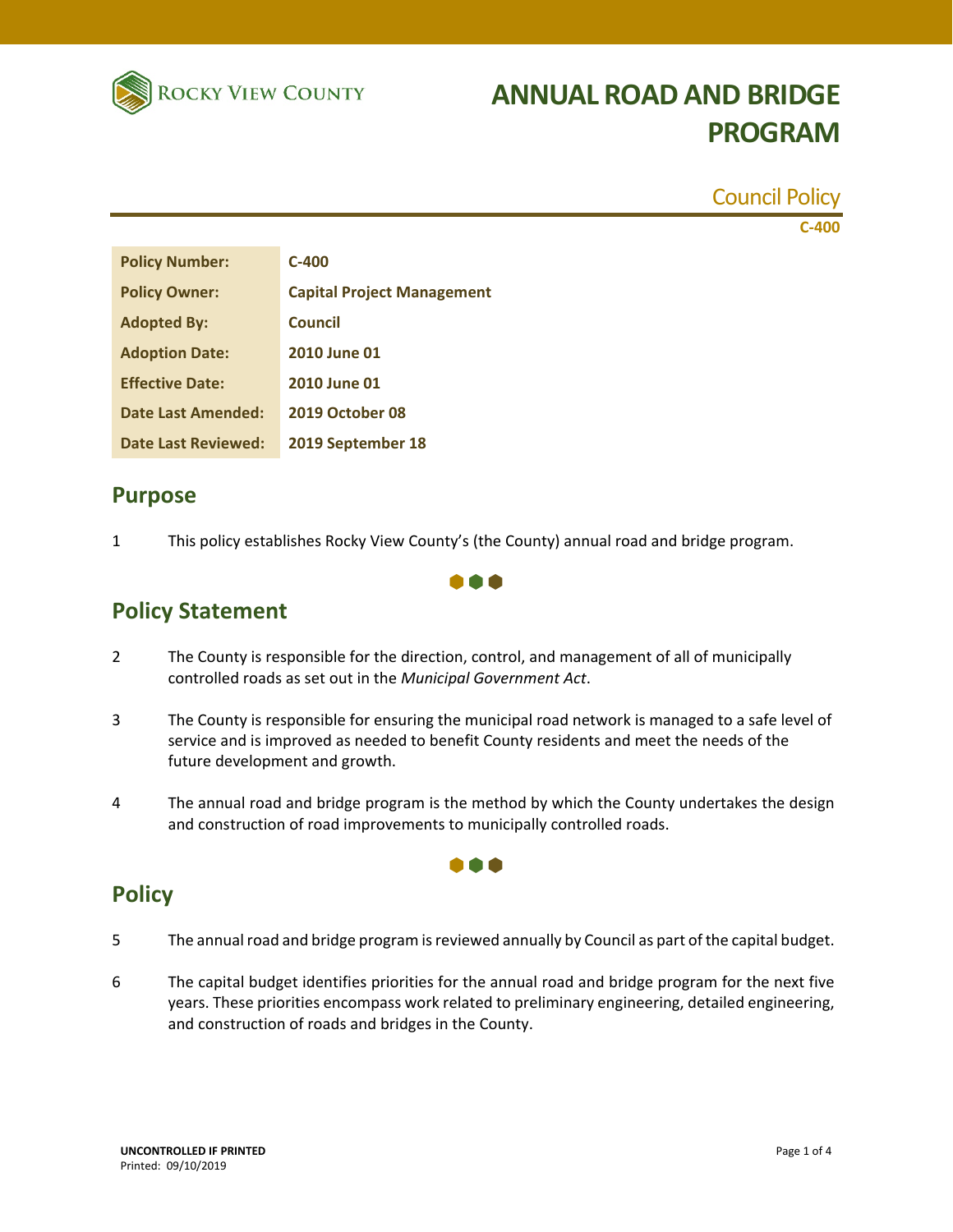

### Council Policy

#### **C‐400**

- 7 The County uses information and criteria to identify and prioritize the roads and bridges to be included in the annual road and bridge program in accordance with the County's plans and procedures.
- 8 The County uses the *County Servicing Standards*, Alberta Transportation Highway Geometric Design Guidelines, and Transportation Association of Canada Geometric Design Guide to design and construct roads that are encompassed in the annual road and bridge program.
- 9 The County uses Alberta Transportation's Standard Specifications for Bridge Construction to design and construct bridges encompassed in the annual road and bridge program.
- 10 Specific construction methods relating to road construction must follow Alberta Transportation's Standard Specifications for Highway Construction or recommendations as brought forward by the consulting engineer.
- 11 The County considers alternative construction methods and materials to improve the County road network at the recommendation of the consulting engineer if a cost-benefit to the County can be demonstrated.
- 12 The County utilizes a competitive bid process in accordance with County policies and procedures to ensure fair access to road construction tenders and to acquire a high quality standard of construction at the best financial benefit to the County.
- 13 The County adheres to all applicable legislation, County policies, and procedures during the construction of County infrastructure including roadways and bridges.

 $\bullet \bullet \bullet$ 

| <b>References</b>                     |                                                                                                                                                                    |  |  |
|---------------------------------------|--------------------------------------------------------------------------------------------------------------------------------------------------------------------|--|--|
| <b>Legal Authorities</b>              | Municipal Government Act, RSA 2000, c M-26<br>٠                                                                                                                    |  |  |
| Related Plans, Bylaws, Policies, etc. | Rocky View County policy C-203, Procurement<br>Rocky View County policy C-216, Tangible Capital Assets<br>٠<br>Rocky View County policy C-416, Infrastructure Land |  |  |
|                                       | Acquisition<br>Rocky View County's County Servicing Standards, adopted<br>٠<br>by resolution no. 188-13                                                            |  |  |
| <b>Related Procedures</b>             | Rocky View County procedure PRO-400, Annual Road and<br><b>Bridge Program</b>                                                                                      |  |  |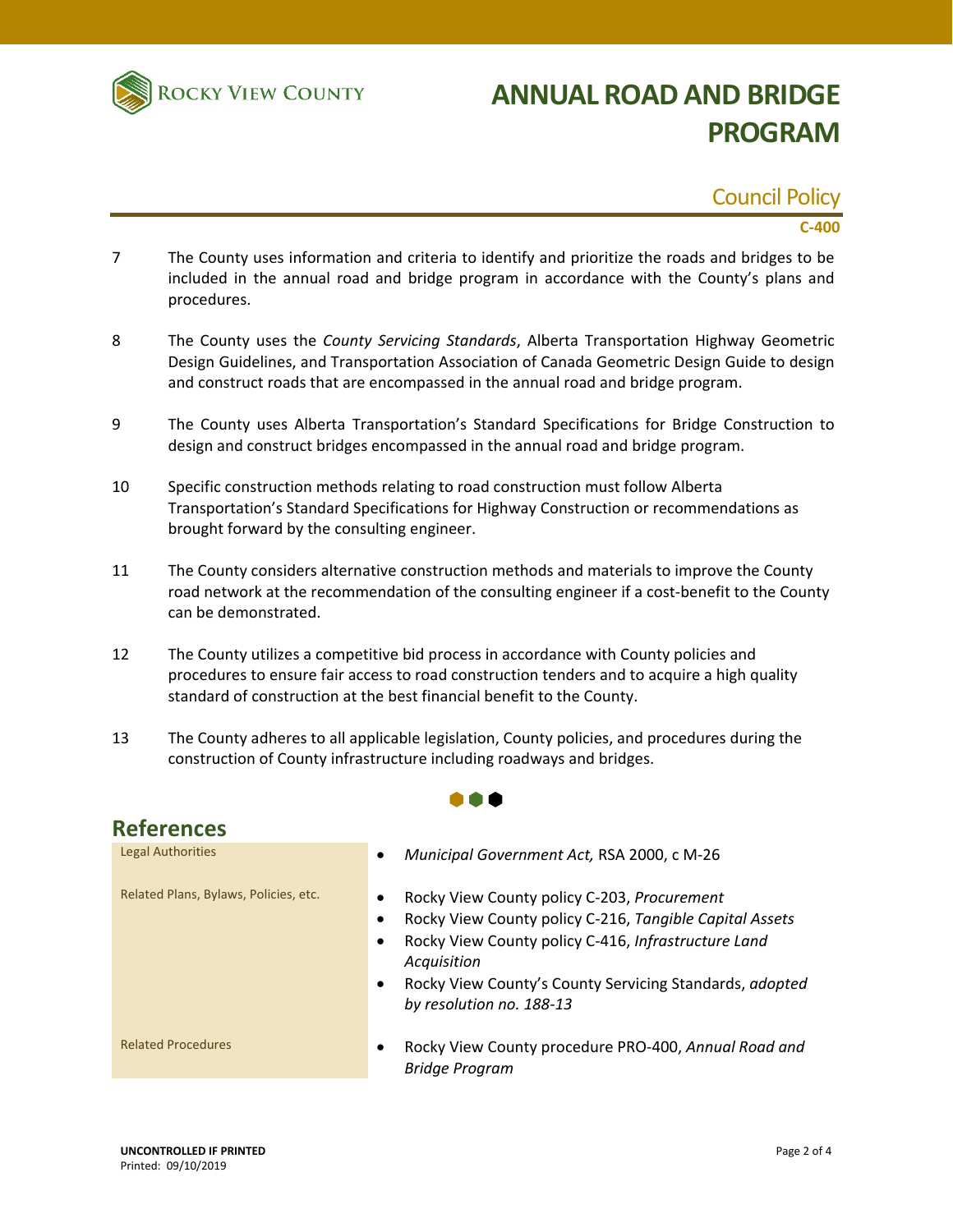

### Council Policy

|                                              | $C-400$                                                                                                                                                                                                                                                                                                                                                                                                                                                                                                |
|----------------------------------------------|--------------------------------------------------------------------------------------------------------------------------------------------------------------------------------------------------------------------------------------------------------------------------------------------------------------------------------------------------------------------------------------------------------------------------------------------------------------------------------------------------------|
| Other                                        | Rocky View County procedure PRO-411, Purchase of Right of<br>٠<br>Way and Fencing<br>Rocky View County procedure PRO-416, Infrastructure Land<br>٠<br>Acquisition<br>Alberta Transportation Standard Specifications for Highway<br>٠<br>Construction<br>Alberta Transportation Highway Geometric Design<br>٠<br>Guidelines<br>Alberta Transportation Standard Specifications for Bridge<br>٠<br>Construction<br>Transportation Association of Canada Geometric Design<br>٠<br>Guide for Canadian Roads |
| <b>Policy History</b>                        |                                                                                                                                                                                                                                                                                                                                                                                                                                                                                                        |
| Amendment Date(s) - Amendment<br>Description | 2019 October 08 - Council amended to include bridges and<br>$\bullet$<br>policy format                                                                                                                                                                                                                                                                                                                                                                                                                 |

Review Date(s) – Review Outcome Description

 2019 September 18 – Minor changes needed to meet current policy standards and practices



### **Definitions**

14 In this policy:

- (1) "annual road and bridge program" means the road and bridge projects presented by administration to Council for consideration for the budget year;
- (2) "capital budget" means the budget that is presented to Council on an annual basis identifying projects to be advanced by the County that will result in a new or improved tangible capital asset for the County;
- (3) "Chief Administrative Officer" means the Chief Administrative Officer of Rocky View County as defined in the *Municipal Government Act* or their authorized delegate;
- (4) "consulting engineer" means a professional engineer that has been retained by the County and is licensed to practice in the province of Alberta through the Association of Professional Engineers and Geoscientists of Alberta (APEGA);